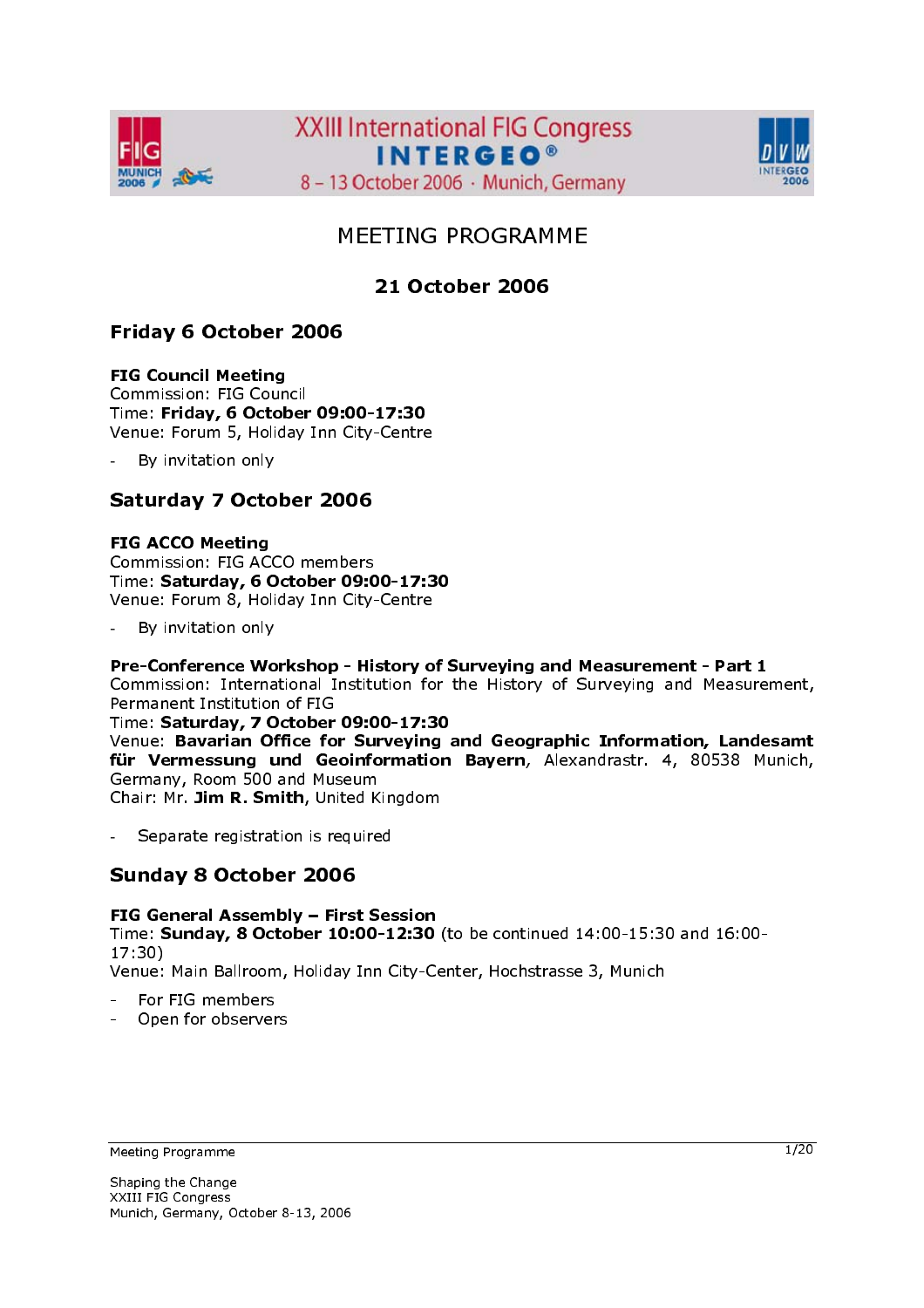# ESRI Pre-conference Workshop - Part I - ESRI GIS Technology for Map Production

Time: Sunday, 8 October 10:00-12:30 Venue: Forum 7, Holiday Inn City-Center, Hochstrasse 3, Munich Coordinator: Mr. Kevin Daugherty, ESRI

- Free of charge lunch and two coffee breaks are included
- Registration for the morning workshop: http://events.esri.com/info/index.cfm?fuseaction=showSeminar&shownumber=9804
- Registration for the afternoon workshop: http://events.esri.com/info/index.cfm?fuseaction=showSeminar&shownumber=9808
- Participation is limited to 30 participants

# Pre-Conference Workshop - History of Surveying and Measurement - Part 2

Commission: International Institution for the History of Surveying and Measurement, Permanent Institution of FIG

Time: Sunday, 8 October 10:00-13:30 Venue: Deutsches Museum, Museumsinsel 1, 80538 Munich Chair: Mr. Jim R. Smith, United Kingdom

# Exhibition: "The Art of Surveying. 50 Surveying Books 1500 - 1700"

Free of c<br>
Registrat<br>
http://ev<br>
Registrat<br>
http://ev<br>
Registrat<br>
http://ev<br>
Participa<br> **Pre-Confer**<br>
Commission<br>
Permanent I<br>
Time: Sund<br>
Venue: Deut<br>
In Cooperatic<br>
Dreganised b<br>
in cooperatic<br>
FIG Genera<br>
Time: Sund<br>
Ve Organised by the International Institution for the History of Surveying and Measurement in cooperation with Dr. Helmut Hilz, Director of the Library of the Deutsches Museum, and Dr. Florian Huber, Bavarian Office for Surveying and Geographic Information.

Separate registration is required

# FIG General Assembly – First Session - continued

Time: Sunday, 8 October 14:00-15:30 to be continued 16:00-17:30 Venue: Main Ballroom, Holiday Inn City-Center, Hochstrasse 3, Munich

- For FIG members
- Open for observers

## ESRI Pre-conference Workshop - Part II – ESRI GIS Technology for Surveying Time: Sunday, 8 October 14:00-17:30

Venue: Forum 7, Holiday Inn City-Center, Hochstrasse 3, Munich Coordinator: Mr. Kevin Daugherty, ESRI

- Free of charge lunch and two coffee breaks are included
- -- Free of c<br>-- Free of c<br>Registration: Http://ev<br>Registration: Haricipa<br>**FIG Genera<br>Time: Sund**<br>Venue: Main<br>-- For FIG -- Open for<br>Meeting Progra<br>Shaping the Ch<br>Meeting Progra<br>Shaping the Ch<br>XXIII FIG Cong Registration for the morning workshop: http://events.esri.com/info/index.cfm?fuseaction=showSeminar&shownumber=9804 Registration for the afternoon workshop:
- http://events.esri.com/info/index.cfm?fuseaction=showSeminar&shownumber=9808
- Participation is limited to 30 participants

#### FIG General Assembly – First Session - continued Time: Sunday, 8 October 16:00-17:30

Venue: Main Ballroom, Holiday Inn City-Center, Hochstrasse 3, Munich

- For FIG members
- Open for observers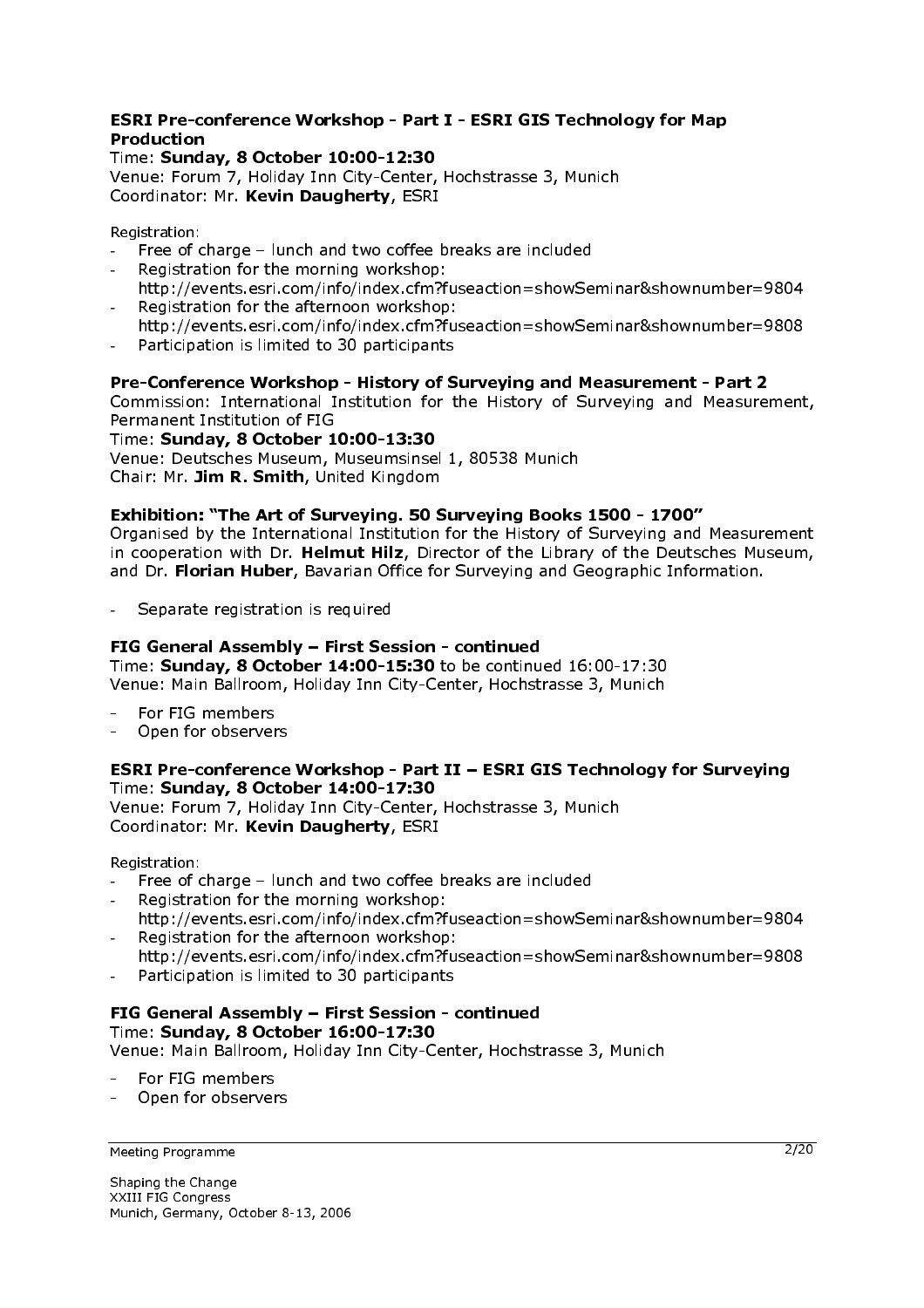#### Welcome Reception Time: Sunday, 8 October 18:00-20:30 Venue: Ballroom and Foyer, Holiday Inn City-Center, Hochstrasse 3, Munich

- For all participants  $-$  registration required
- Dress code: smart casual

# Monday 9 October 2006

# Commission Meetings

#### Time: Monday 09:00-10:30

Venue: Rooms 11a, 11b, 12a, 12b, 21a, 21b, 22a, 22b, 4a, 4b Commission: Commissions 1-10

- Commission 1 Room 11a
- Commission 2 Room 11b
- Commission 3 Room 12a
- Commission 4 Room 12b
- Commission 5 Room 21a
- Commission 6 Room 21b
- Commission 7 Room 22a
- Commission 8 Room 22b
- Commission 9 Room 04a
- Commission 10 Room 04b

## International Students Meeting – Young Professionals Are Part of the Change Time: Monday 09:00-10:30

Venue: Room 03 Commission: ARGEOS, KonVerS and Commission 2

# WS 1 - Workshop 1 - Quality Management for Geodata

Time: Monday 10:30-13:00 Venue: Room 21a and breakout sessions in Room 22b and Commission Room Commission: FIG Commission 3, 5 and 7 Chair: Dr. Martin Scheu, Germany Rapporteur: Dr.-Ing. Gerhard Joos, Germany

#### Plenary Session 1 – Urban and Rural Inter-relationship in Land Administration Time: Monday 9 October 11:00-12:30

Venue: Room 14b Commission: FIG Chair: Prof. Holger Magel, FIG President Rapporteur: Mr. András Osskó, Chair Elect of Commission 7, Hungary

PLEN1.1 Dr. Lars Reutersward, Director, Global Division, UN-HABITAT: Urban-Rural Interrelationship in Land Administration – Urban Perspective (0926)

PLEN1.2 Dipl.-Ing. Maximilian Geierhos, Head of the Bavarian Administration for Rural Development: Sustainability, Subsidiarity, Civic Responsibility – Guidelines for the development of vital rural areas (0924)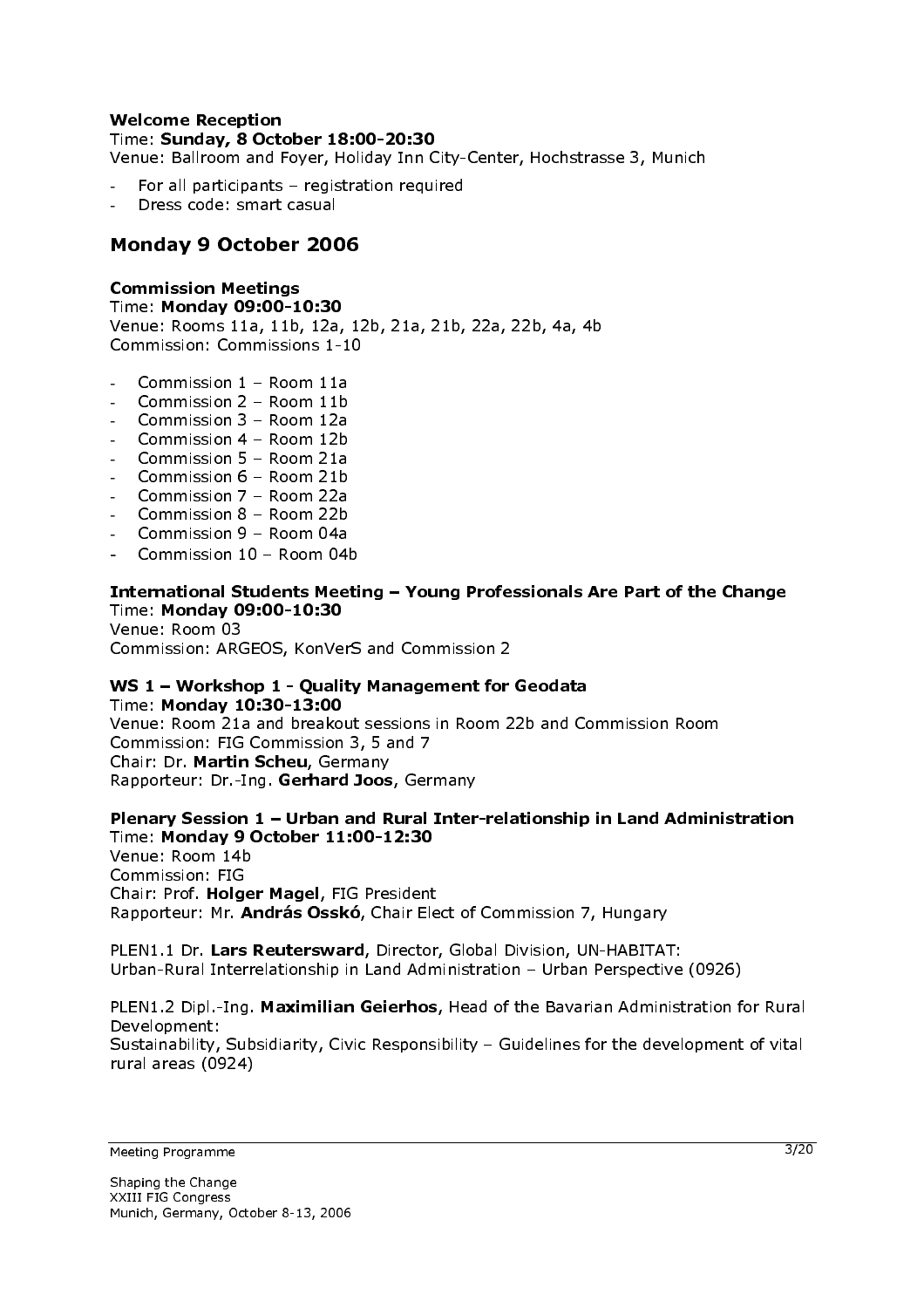PLEN1.3 Mr. Rob Mahoney FRICS FBCartS, Principal, MahGeo, United Kingdom: The FIG Marrakech Declaration – A vision and challenge to shape the future of Urban Rural Interrelationships (0919)

## TS 1 – Commission 4 Hydrography Reports

Time: Monday 11:00-12:30 Venue: Room 22a Commission: 4 Chair: Mr. Andrew Leyzack, Chair Elect of Commission 4, Canada Rapporteur: Mr. David Neale, Trinidad and Tobago

## Commission Meetings – Commission 9

Time: Monday 11:00-12:30 Venue: Meeting Room 1 Commission: 9

Meetings of

- WG 9.1 Compulsory Purchase and Compensations in Land Acquisition and Takings
- WG 9.3 Diagnostic Tools and Prescriptive Practices for the Valuation Profession

#### Reception of the Lord Mayor of Munich Time: Monday 13:15-14:45

Venue: City Hall, Munich

- By special invitation only
- Dress code: business suit

#### Joint Board of Geospatial Information Societies - Ad hoc Committee on Risk and Disaster Management Time: Monday 13:00-18:00

Venue: Meeting Room 2

By special invitation only

# TS 2 – Institutional Change and Land Administration

Time: Monday 14:00-15:30 Venue: Room 05 Commission: 7 Chair: Prof. Paul van der Molen, Chair of Commission 7, The Netherlands Rapporteur: Mr. András Osskó, Chair Elect of Commission 7, Hungary

#### TS 3 – Forum for Providers and Users of Real Time Correction Services from Continuously Operating Reference Stations (CORS) – Session I Time: Monday 14:00-15:30

Venue: Room 02 Commission: 5 Chair: Mr. Matt Higgins, Chair of Commission 5, Australia Rapporteur: Mr. Mikael Lilje. Sweden

#### TS 4 – Quality Management and Optimizing

Time: Monday 14:00-15:30 Venue: Room 03 Commission: 3 Chair: Mr. Keith Murray, United Kingdom Rapporteur: Ms. Hanna Lauhkonen, Finland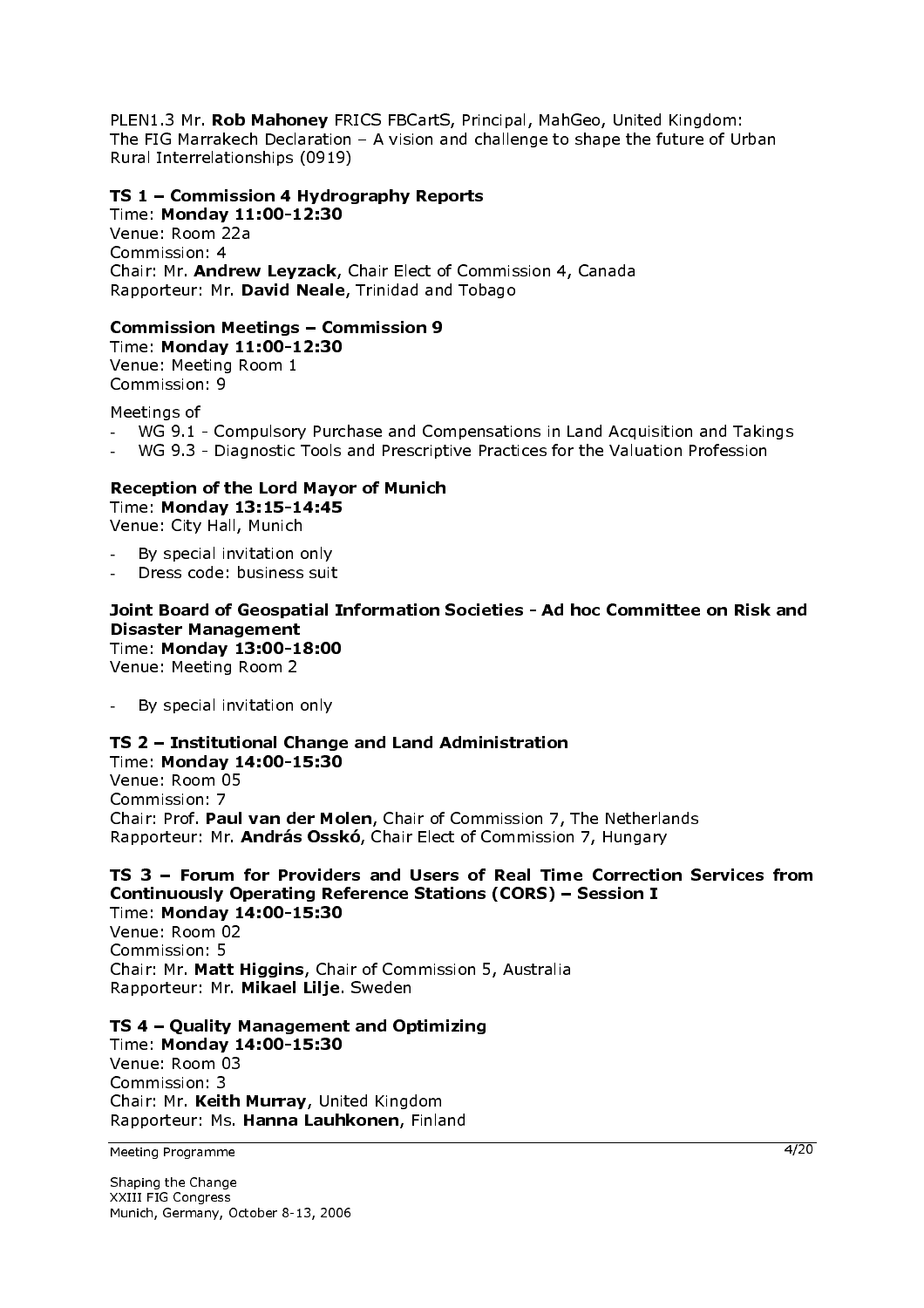# TS 5 – Education and Training

Time: Monday 14:00-15:30 Venue: Room 04a Commission: 2 Chair: Prof. Pedro Cavero, Chair of Commission 2, Spain Rapporteur: Mr. Chris Lunnay, Australia

## TS 6 – Environmental Practice: Issues in Spatial Planning

Time: Monday 14:00-15:30 Venue: Room 04b Commission: 8 and 3 Chair: Dr. Diane Dumashie, Chair of Commission 8, United Kingdom Rapporteur: Mr. Wafula Nabutola, Kenya

# TS 7 – GIS and Valuation

Time: Monday 14:00-15:30 Venue: Room 11a Commission: 9 and 3 Chair: Mr. David Smejkal, Czech Republic Rapporteur: Dr. Reinfried Mansberger, Austria

## TS 8 – Commercial Management I

Time: Monday 14:00-15:30 Venue: Room 11b Commission: 10 Chair: Mr. Philip Shearer, Chair of Commission 10, United Kingdom Rapporteur: Mr. Paul Brooks, United Kingdom

#### TS 9 – Hydrography I

Time: Monday 14:00-15:30 Venue: Room 12a Commission: 4 Chair: Mr. Adam Greenland, Chair of Commission 4, New Zealand Rapporteur: Ms. Ruth Adams, United Kingdom

#### TS 10 – Rural Transformation and Land Administration

Time: Monday 14:00-15:30 Venue: Room 12b Commission: 7 and 8 Chair: Prof. Joachim Thomas, Germany Rapporteur: Mr. Rainer Müller-Jökel, Germany

#### TS 11 – Coastal Areas: Administering and Planning Marine Spaces Time: Monday 14:00-15:30

Venue: Room Königsee Commission: 4 and 8 Chair: Mr. Simon Adcock, Chair Elect of Commission 8, Australia Rapporteur: Mr. David Neale, Trinidad and Tobago

# WS 2 – Workshop 2 – International Standards Seminar I

Time: Monday 14:00-15.30 Venue: Room 21a Commission: Standards Network Chair: Prof. Hans Knoop, Germany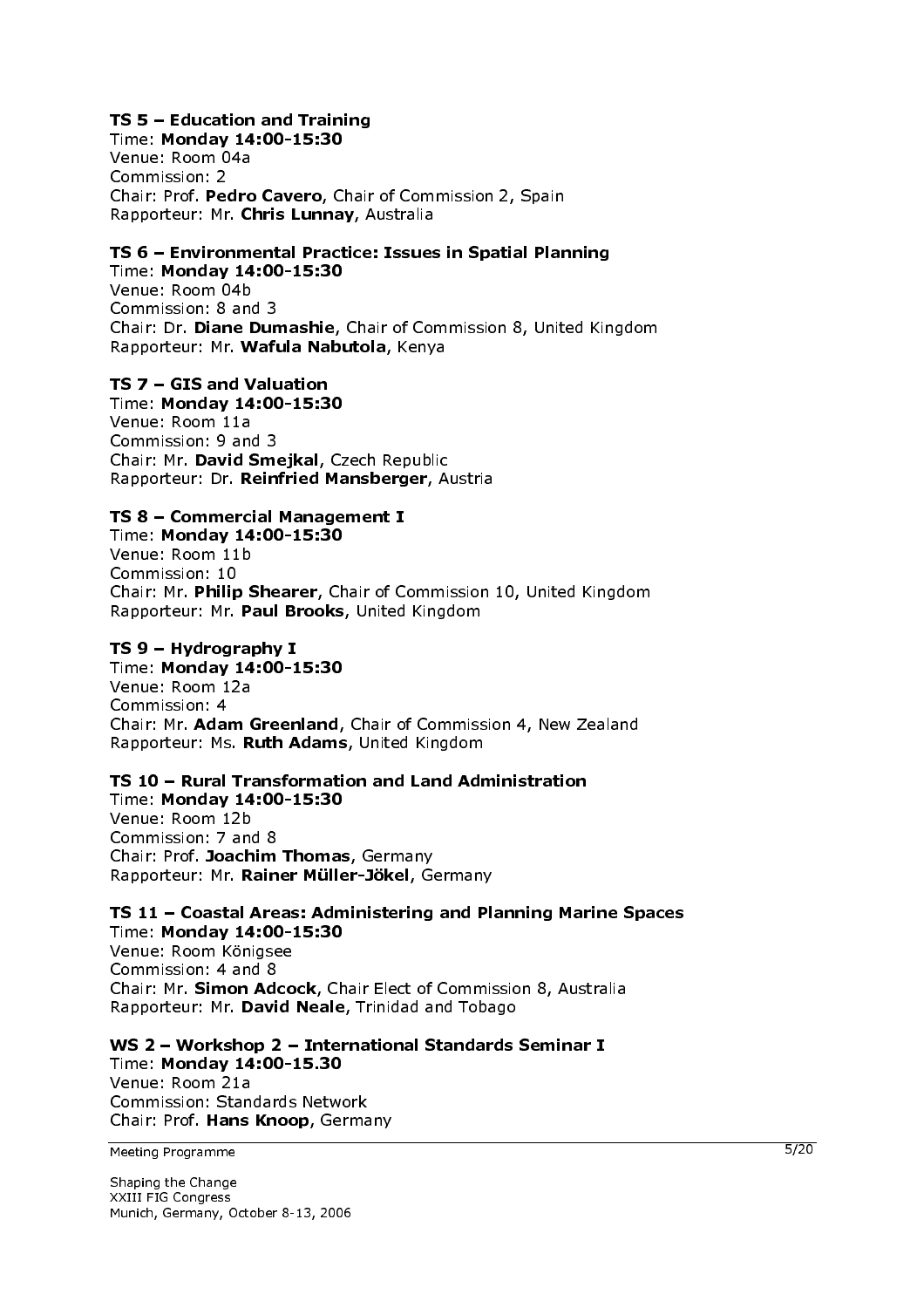#### TS 12 – Cadastre 2014 and Cadastral Modeling Time: Monday 16:00-17:30

Venue: Room 05 Commission: 7 Chair: Dr. Panos Lolonis, Greece Rapporteur: Dr. Jaap Zevenbergen, The Netherlands

#### TS 13 – Forum for Providers and Users of Real Time Correction Services from Continuously Operating Reference Stations (CORS) – Session II Time: Monday 16:00-17:30

Venue: Room 02 Commission: 5 Chair: Mr. Graeme Blick, New Zealand Rapporteur: Mr. Rob Sarib, Australia

# TS 14 – 3D and 4D Cadastres

Time: Monday 16:00-17:30 Venue: Room 03 Commission: 7 and 3 Chair: Dr. Hendrik Ploeger, The Netherlands Rapporteur: Prof. Yerach Doytsher, Israel

# TS 15 – Education

Time: Monday 16:00-17:30 Venue: Room 04a Commission: 2 Chair: Prof. Bela Markus, Chair Elect of Commission 2, Hungary Rapporteur: Dr. William Patrick Prendergast, Ireland

# TS 16 - Disaster Preparedness and Management

Time: Monday 16:00-17:30 Venue: Room 04b Commission: 8 and 3 Chair: Prof. Theo Kötter, Germany Rapporteur: Dr. Reinfried Mansberger, Austria

# TS 17 – Land Value Maps and Taxation

Time: Monday 16:00-17:30 Venue: Room 11a Commission: 9 and 8 Chair: Prof. Kari I. Leväinen, Finland Rapporteur: Mr. Simon Adcock, Chair Elect of Commission 8, Australia

# TS 18 – Commercial Management II

Time: Monday 16:00-17:30 Venue: Room 11b Commission: 10 Chair: Mr. Howard M. Klein, United Kingdom Rapporteur: Mr. Geoffrey Schmitt, United Kingdom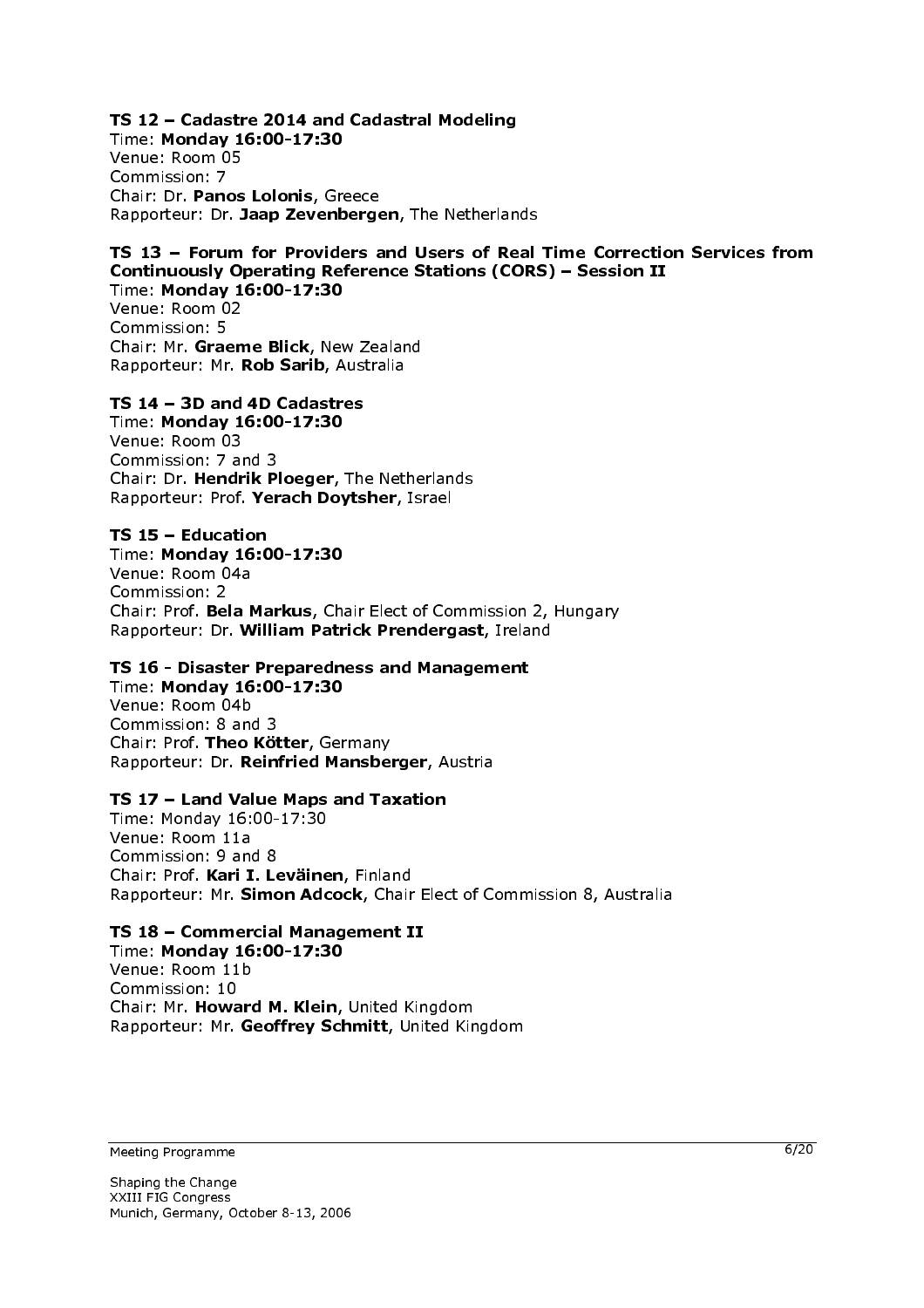# TS 19 – Hydrography II

Time: Monday 16:00-17:30 Venue: Room 12a Commission: 4 and 5 Chair: Mr. Steve Shipman, United Kingdom Rapporteur: Mr. Adam Greenland, New Zealand

# TS 20 – Land Administration Systems

Time: Monday 16:00-17:30 Venue: Room 12b Commission: 7 and 3 Chair: Mr. Leiv Bjarte Mjoes, Norway Rapporteur: Mr. Christian Clausen, Denmark

## TS 21 – Coastal Processes, Tools and Planning

Time: Monday 16:00-17:30 Venue: Room Königsee Commission: 4 and 8 Chair: Mr. David Neale, Trinidad and Tobago Rapporteur: Mr. Isaac Boateng, United Kingdom

## WS 3 – Workshop 3 - International Standards Seminar II

Time: Monday 16:00-17.30 Venue: Room 21a Commission: Standards Network Chair: Prof. Dr. Hans Knoop, Germany

# Reception of the Bavarian State

Time: Monday 19:30-21:30 Venue: Kaisersaal, Residenz, Munich

- By invitation only
- Dress code: business suit

# Tuesday 10 October 2006

Opening Ceremony Time: Tuesday 10:00-12:30 Venue: Room 01

Mr. Hagen Graeff, President of DVW Welcome and Opening

Dr. Edmund Stoiber, Bavarian Minister President Welcome Address

Prof. Dr. Holger Magel, President of FIG FIG Presidential Address – Shaping the Change 2002 to 2006 – The German Period of FIG

#### Marks of Honour Distribution of the DVW Prize Distribution of the FIG Congress Prize

Meeting Programme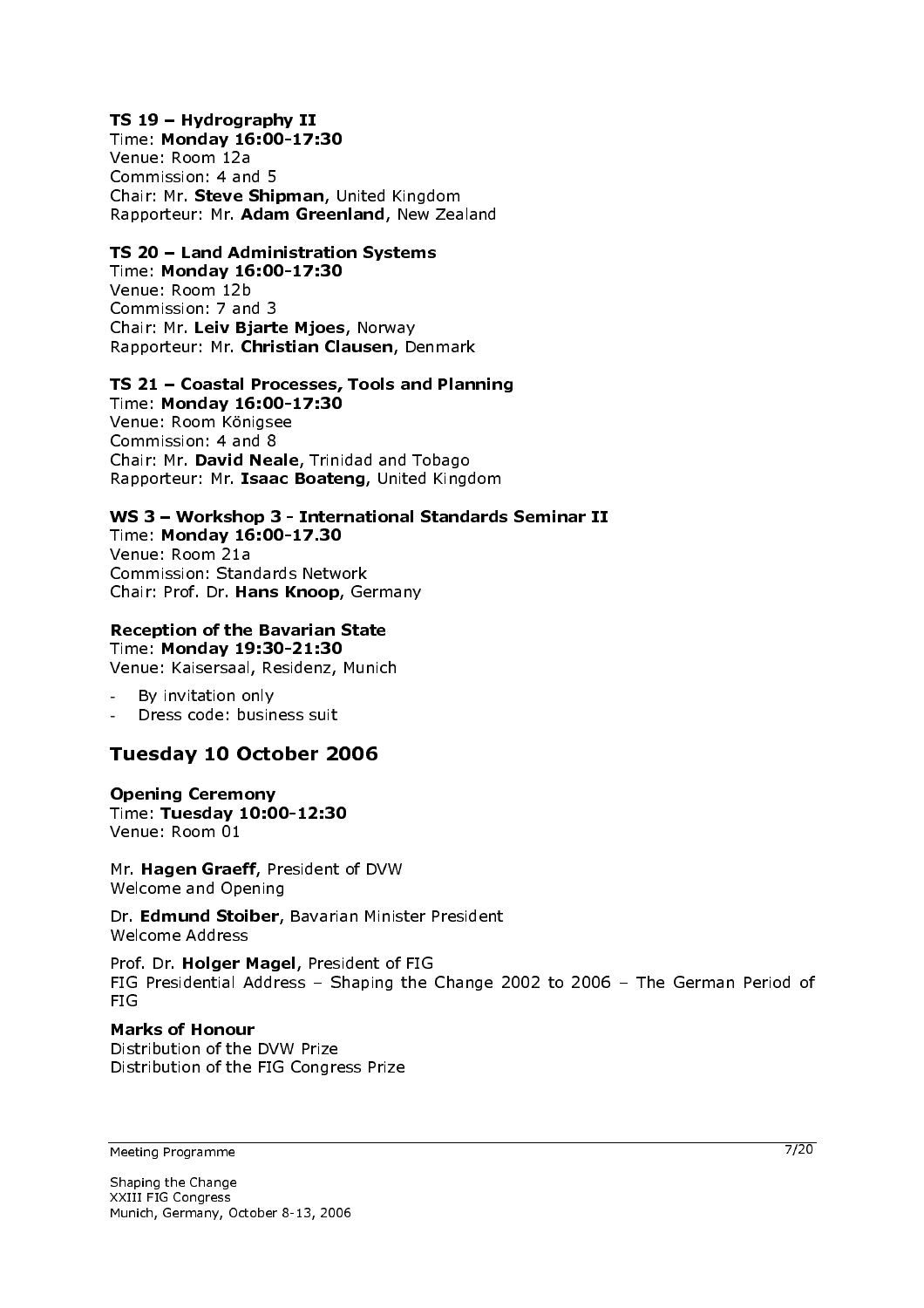Prof. Dr. Klaus Töpfer, Long-time General Director of the United Nations Environment Programme

For a More Just World – the Surveyors' Role for Achieving Sustainable Development – Für eine gerechtere Welt - zur Rolle der Geodäten bei der nachhaltigen Entwicklung unseres Globus

#### Bassiona Amorosa

Musical entertainmenment

# Plenary Session 2 – Disaster und Risk Management

Time: Tuesday 14:00-15:30 Venue: Room 14b Commission: FIG and Intergeo Chair: Mr. Peter Creuzer, President of UN ECE WPLA Rapporteur: Dr. Andreas Drees, Vice President of FIG, Germany

PLEN2.1 Dr. Lutz Cleemann, Allianz Zentrum für Technik GmbH, Ismaning: The Topography of the Risk Landscape (0921)

PLEN2.2 Mr. David B. Zilkoski, Director, National Geodetic Survey, National Ocean Service, NOAA, USA: Earth Observations: Bringing together critical information for disaster preparedness and response (0920)

PLEN2.3 Prof. Dr. Jochen Zschau, GFZ, Sektion 2.1 Naturkatastrophen (Center for Disaster Management and Risk Reduction Technology (CEDIM): The German-Indonesian Tsunami Early Warning System for the Indian Ocean (0927)

# WS 4 – Workshop 4 – Hydro Workshop I – Economic Benefits of Hydrography Time: Tuesday 14:00-15:30

Venue: Room Königsee Commission: 4 Chair: Mr. Andrew Leyzack, Chair Elect of Commission 4, Canada Rapporteur: Dr. Michael Sutherland, Canada

#### Commission Meetings – Commission 9

Time: Tuesday 14:00-15:30 Venue: Meeting Room 1 Commission: 9

Meetings of

- WG 9.4 Organizations of Valuers and Appraisers in Emerging Eastern European Markets
- Round Table on Valuation Reports: contents, information, outlook, comparison

TS 22 – Governance and Land Administration Time: Tuesday 16:00-17:30 Venue: Room 05 Commission: 7 Chair: Mr. Trung Tran Nhu, Vietnam Rapporteur: Mr. Christiaan Lemmen, The Netherlands

TS 23 – NSDI Time: Tuesday 16:00-17:30 Venue: Room 02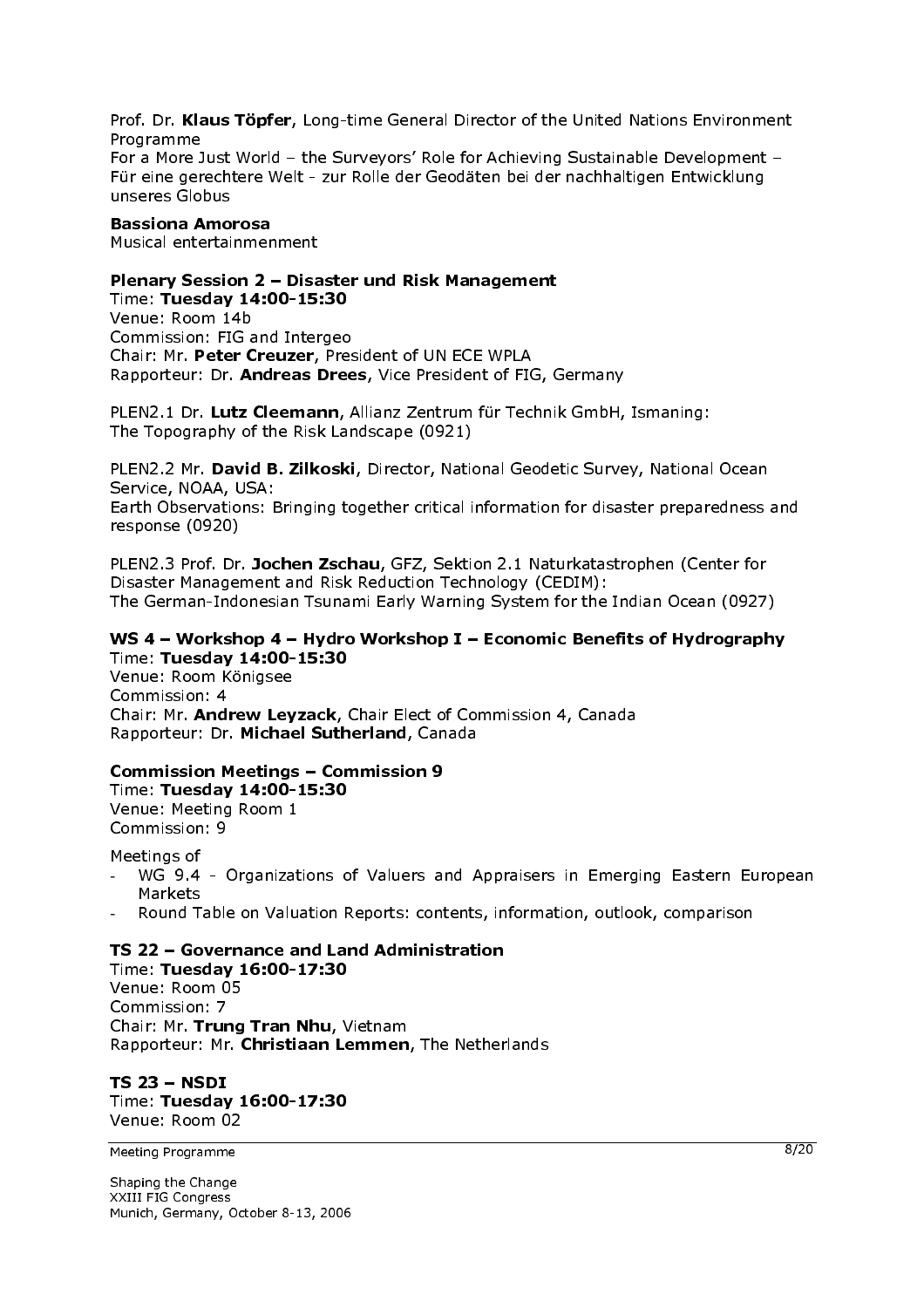Commission: 3 Chair: Dr. Chryssy Potsiou, Chair Elect of Commission 3, Greece Rapporteur: Mr. Jens Holl**æ**nder, Denmark

#### TS 24 – Measurement

Time: Tuesday 16:00-17:30 Venue: Room 03 Commission: 5 and 6 Chair: Prof. Alojz Kopacik, Chair Elect of Commission 6, Slovak Republic Rapporteur: Dr. Volker Schwieger, Germany

# TS 25 – Education and Management

Time: Tuesday 16:00-17:30 Venue: Room 04a Commission: 2 Chair: Mr. Rob Mahoney, United Kingdom Rapporteur: Prof. Bela Markus, Chair Elect of Commission 2, Hungary

## TS 26 – Reference Frame

Time: Tuesday 16:00-17:30 Venue: Room 04b Commission: 5 Chair: Mr. Mikael Lilje, Sweden Rapporteur: Mr. Rob Sarib, Australia

#### TS 27 – Upgrading Informal Settlements: Access to Human Rights and Finance Time: Tuesday 16:00-17:30

Venue: Room 11a Commission: 8, 9 and 10 Chair: Mr. Bengt Kjellson, Sweden Rapporteur: Dr. Diane Dumashie, Chair of Commission 8, United Kingdom

# TS 28 – Construction Economics I

Time: Tuesday 16:00-17:30 Venue: Room 11b Commission: 10 Chair: Mr. Andrew W. Morley, Chair Elect of Commission 10, United Kingdom Rapporteur: Mr. Derek Smith, United Kingdom

#### TS 29 – Landslide Control and Monitoring Surveys

Time: Tuesday 16:00-17:30 Venue: Room 12a Commission: 6 Chair: Mr. Henrik Vad Jensen, Denmark Rapporteur: Prof. Anna Szostak-Chrzanowski, Canada

#### TS 30 – Experiences in Land Administration Projects

Time: Tuesday 16:00-17:30 Venue: Room 12b Commission: 7 Chair: Mr. Keith Bell, USA Rapporteur: Dr. Paul van der Molen, The Netherlands

WS 5 – Workshop 5 – Hydro Workshop II – Pathways to Professionalism Time: Tuesday 16:00-17:30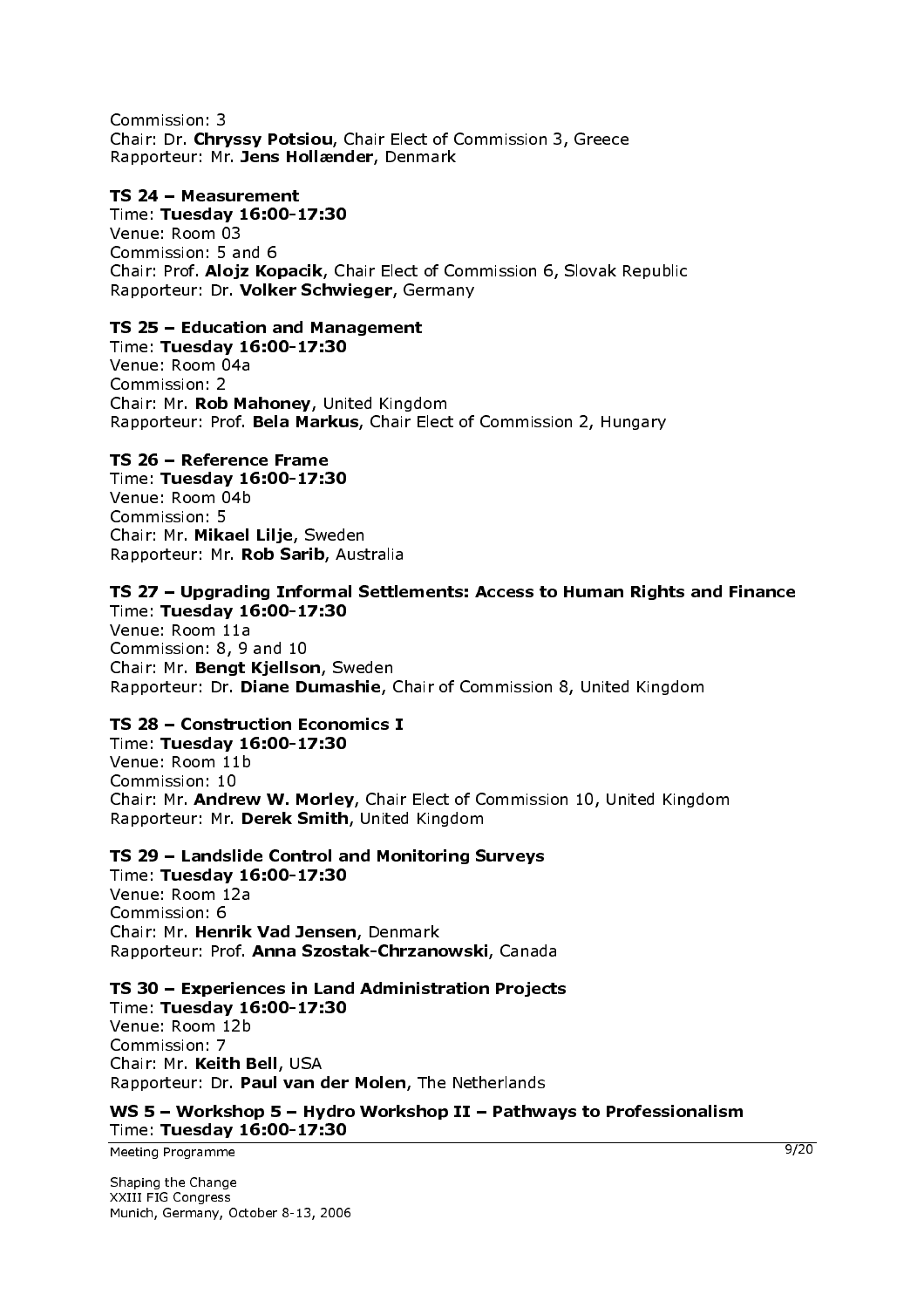Venue: Room Königsee Commission: 4 Chair: Mr. Adam Greenland, Chair of Commission 4, New Zealand Rapporteur: Mr. David Neale, Trinidad and Tobago

### INTERGEO-Treff - Surveyors Reception and FIG Foundation Event

Time: Tuesday 19:00 – Venue: Löwenbräukeller, Munich

# Wednesday 11 October 2006

# TS 31 – Portals and Land Administration

Time: Wednesday 9:00-10:30 Venue: Room 05 Commission: 7 and 3 Chair: Dr. Daniel Steudler, Switzerland Rapporteur: Mr. Hartmut Müller, Germany

# TS 32 – SDI - Developments

Time: Wednesday 9:00-10:30 Venue: Room 02 Commission: 3 Chair: Dr. Martin Scheu, Germany Rapporteur: Mr. Gyula Iván, Hungary

# TS 33 – Cadastral Surveying and Land Administration

Time: Wednesday 9:00-10:30 Venue: Room 03 Commission: 7 and 5 Chair: Prof. Zeljko Bacic, Croatia Rapporteur: Mr. Jose Antonio Pinzon Bermudez, Colombia

# TS 34 – Curricula I

Time: Wednesday 9:00-10:30 Venue: Room 04a Commission: 2 Chair: Dr. Reinfried Mansberger, Austria Rapporteur: Prof. John Hannah, New Zealand

#### TS 35 – Informal Settlements: Policy, Land Use and Tenure Time: Wednesday 9:00-10:30 Venue: Room 04b Commission: 8 and 7 Chair: Dr. Diane Dumashie, Chair of Commission 8, United Kingdom Rapporteur: Mr. Paul van Asperen, The Netherlands

### TS 36 – Spatial Planning Practices: Urban Renewal Tools and PPP Time: Wednesday 9:00-10:30 Venue: Room 11a Commission: 8 and 10 Chair: Mr. Simon Adcock, Chair Elect of Commission 8, Australia Rapporteur: Mr. Andrew Morley, Chair Elect of Commission 10, United Kingdom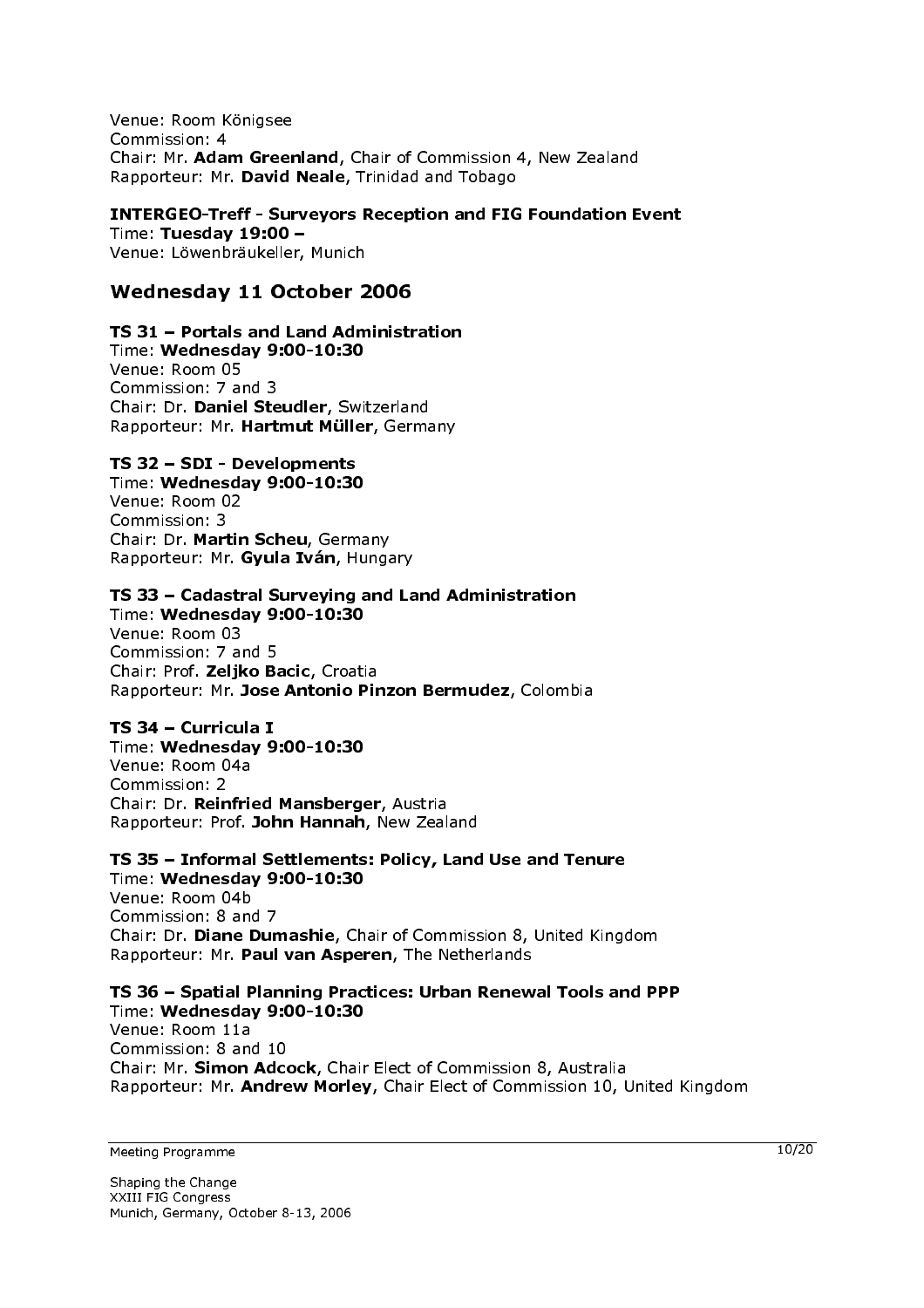# TS 37 – e-Governance – Case Studies

Time: Wednesday 9:00-10:30 Venue: Room 11b Commission: 3 Chair: Ms. Kari Strande, Norway Rapporteur: Ms. Bente Neerup, Denmark

# TS 38 – Engineering Surveys for Construction Works I

Time: Wednesday 9:00-10:30 Venue: Room 12a Commission: 6 Chair: Mr. Svend Kold Johansen, Chair of Commission 6, Denmark Rapporteur: Dr. Ivo Milev, Germany

#### TS 39 – Land Administration Organisations and the Future Time: Wednesday 9:00-10:30

Venue: Room 12b Commission: 7 Chair: Mr. András Osskó, Chair Elect of Commission 7, Hungary Rapporteur: Ms. Beatriz Cecilia Quintero Rincon, Colombia

#### TS 40 - Professionalism and Organisational Structures

Time: Wednesday 9:00-10:30 Venue: Room Königsee Commission: 1 Chair: Mr. Klaus Rürup, Chair of FIG Commission 1, Germany Rapporteur: Mr. Dietmar Sperling, Germany

## Plenary Session 3 – Geoinformation on Demand

Time: Wednesday 11:00-12:30 Venue: Room 14b Commission: FIG and Intergeo Chair: Dr. Andreas Drees, FIG Vice President Rapporteur: Dr. Chryssy Potsiou, Chair Elect of Commission 3, Greece

PLEN3.1 Prof. Dr.-Ing. Josef Frankenberger, Head of the Bavarian Land Survey Administration in the Ministry of Finance, Munich: Geoinformation on Demand – The Bavarian example (0925)

PLEN3.2 Prof. Dr. Joseph Salukvadze, Department of Human Geography, Tbilisi State University, Georgia: Increasing Role of Geoinformation Technologies in Land Management and beyond: Case of Georgia (0708)

PLEN3.3 Mr. Berik Davies, Global GIS / Spatial Coordinator, Shell International Exploration & Production B.V., the Netherlands: GeoInformation: Enabling a global business to meet its targets (0928)

#### Commission Meetings – Commission 9 Time: Wednesday 11:00-12:30

Venue: Meeting Room 1 Commission: 9

Meetings of WG 9.5 - Geostatistics in Real Estate Market Analyses and Valuation

Meeting Programme

Shaping the Change XXIII FIG Congress Munich, Germany, October 8-13, 2006  $11/20$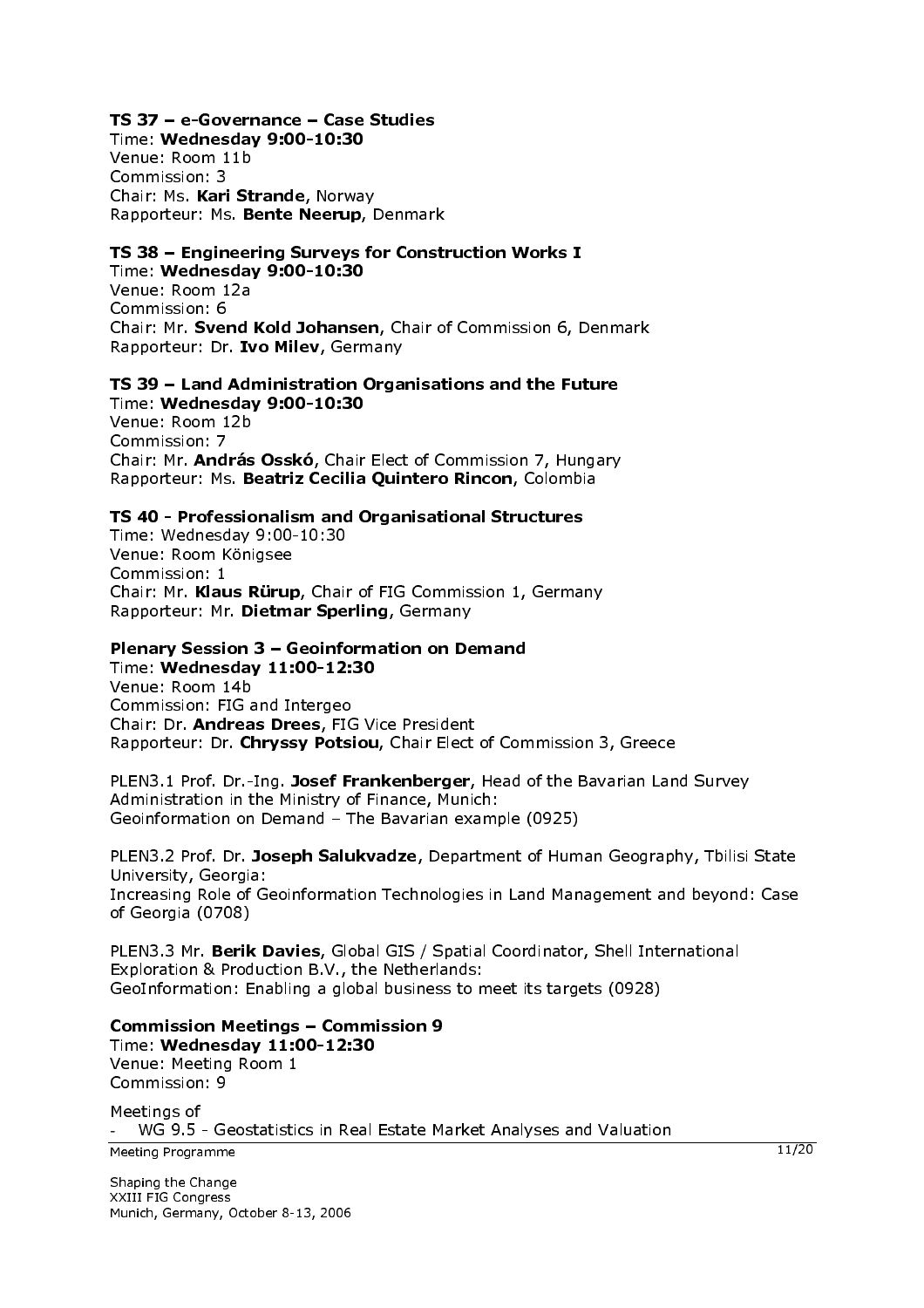- TF 9.1 - Enhancing the Adaptation of Real Estate Valuation and Management (Real Estate Economics) to the University Education of Surveyors

#### FIG Foundation Time: Wednesday 13:00-14:00 Venue: Starnberger See

- Meeting of the Board of Directors
- By invitation only

#### TS 41 – Introduction Session: Technology – Global Players – Service Providers Time: Wednesday 14:00-15:30

Venue: Room 05 Commission: 3 Chair: Prof. Holger Magel, President of FIG, Germany Rapporteur: Prof. Milan Konecny, President of ICA, Czech Republic

## TS 42 – Geodesy in 3 Dimensions

Time: Wednesday 14:00-15:30 Venue: Room 02 Commission: 1 Chair: Mr. Klaus Rürup, Chair of FIG Commission 1, Germany Rapporteur: Mr. Michael Keller, Switzerland

## TS 43 – GNSS Processing & Applications

Time: Wednesday 14:00-16:30 Venue: Room 03 Commission: 5 Chair: Dr. Georgia Fotopoulos, Canada Rapporteur: Dr. Tomás Soler, USA

# TS 44 – Curricula II

Time: Wednesday 14:00-15:30 Venue: Room 04a Commission: 2 Chair: Dr. William Patrick Prendergast, Ireland Rapporteur: Mr. Steve Y. W. Lam, Hong Kong SAR, China

#### TS 45 – World Bank Co-operation - Disaster Management and Land Administration Time: Wednesday 14:00-15:30

Venue: Room 04b Commission: 7 and 8 and World Bank (tbc) Chair: Ms. Gerda Schennach, Austria Rapporteur: Mr. Wafula Nabutola, Kenya

#### TS 46 – Valuation and Real Estate Management Time: Wednesday 14:00-15:30

Venue: Room 11a Commission: 9 Chair: Mr. Dieter Kertscher, Germany Rapporteur: Mr. Stephen Yip, Chair of Commission 9, Hong Kong SAR, China

```
Meeting Programme
```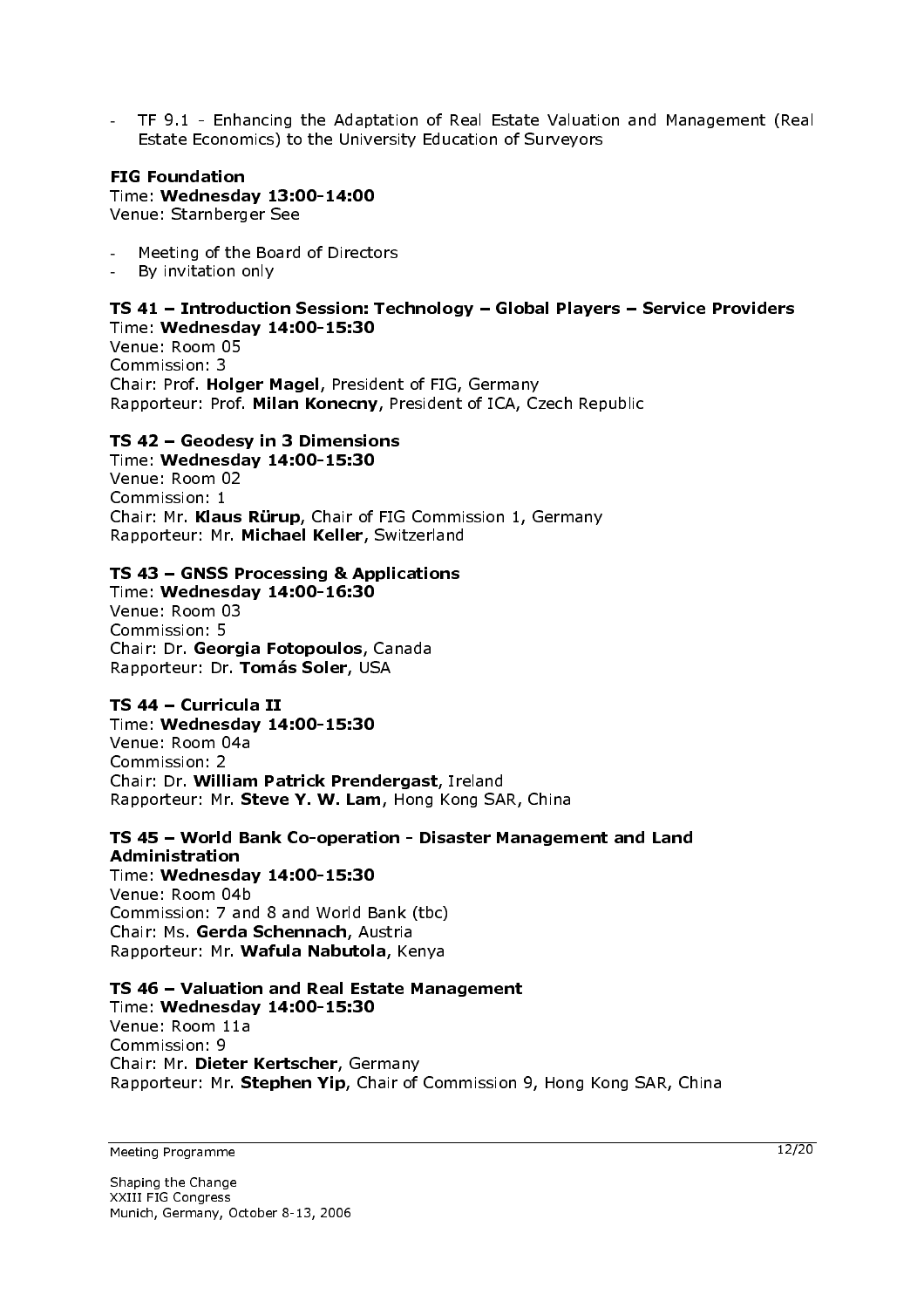# TS 47 – GIS Applications – Special Issues

Time: Wednesday 14:00-15:30 Venue: Room 11b Commission: 3 Chair: Mr. Serge Bédard, Germany Rapporteur: Dr. Thomas Hatzichristos, Greece

#### TS 48 – Engineering Surveys for Construction Works II

Time: Wednesday 14:00-15:30 Venue: Room 12a Commission: 6 Chair: Dr. Gethin Roberts, United Kingdom Rapporteur: Dr. Vassilis Gikas, Greece

## TS 49 – (Social) Land Tenure and Land Administration

Time: Wednesday 14:00-15:30 Venue: Room 12b Commission: 7 Chair: Mr. Soeren Faurholm Christensen, Denmark Rapporteur: Mr. Gyula Iván, Hungary

#### TS 50 – Conflicts and Land Administration

Time: Wednesday 14:00-15:30 Venue: Room Königsee Commission: 7 Chair: Mr. Chris Lunnay, Australia Rapporteur: Mr. Mehmet Cete, Turkey

#### FIG Corporate Members Meeting

Time: Wednesday 14:00-15:00 Venue: Meeting Room 4

By invitation only

# TS 51 – Land Administration and e-Government

Time: Wednesday 16:00-17:30 Venue: Room 05 Commission: 7 and 3 Chair: Prof. Ian Williamson, Australia Rapporteur: Dr. Reinfried Mansberger, Austria

#### TS 52 – GSDI – FIG Spatial Information Contributing to e-Governance Time: Wednesday 16:00-17:30 Venue: Room 02 Commission: 3, 7 and GSDI Chair: Mr. Jarmo Ratia, President Elect of GSDI Rapporteur: Mr. Rob Mahoney, United Kingdom

#### TS 53 – Reference Frame Vertical

Time: Wednesday 16:00-17:30 Venue: Room 03 Commission: 5 Chair: Prof. Dalal S. Alnaggar, Egypt Rapporteur: Prof. Rudolf Staiger, Chair Elect of Commission 5, Germany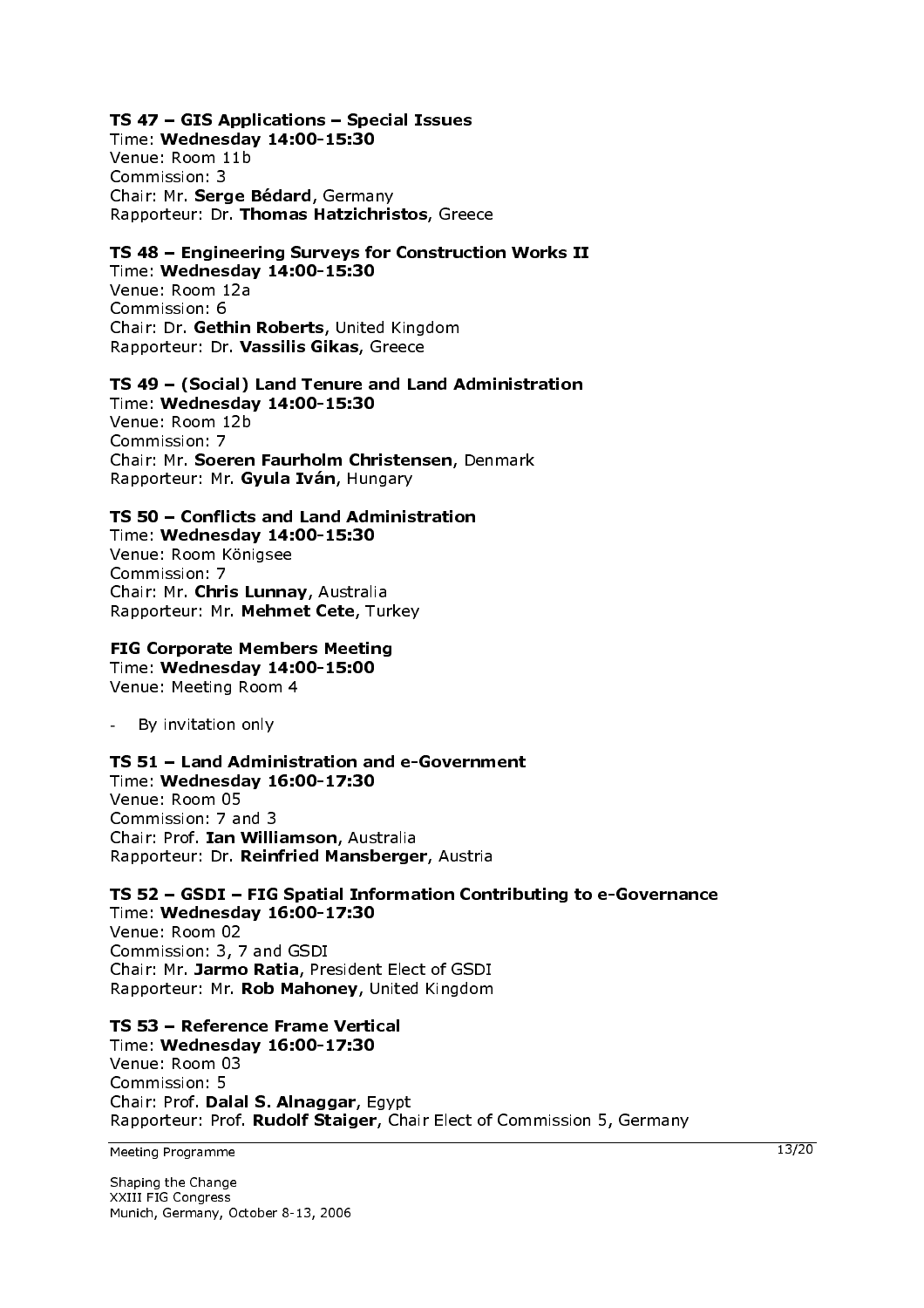# TS 54 – Curricula III

Time: Wednesday 16:00-17:30 Venue: Room 04a Commission: 2 Chair: Prof. Pedro Cavero, Chair of Commission 2, Spain Rapporteur: Prof. Linda L. Velez-Rodriguez, Puerto Rico

#### TS 55 – Next Generation GNSS

Time: Wednesday 16:00-17:30 Venue: Room 04b Commission: 5 Chair: Dr. Georgia Fotopoulos, Canada Rapporteur: Mr. Andrew Hunter, Canada

#### TS 56 – Special Valuation Situations

Time: Wednesday 16:00-17:30 Venue: Room 11a Commission: 9 Chair: Mr. Stephen Yip, Chair of FIG Commission 9, Hong Kong SAR, China Rapporteur: Mr. Holger Wanzke, Germany

#### TS 57 – Project Management

Time: Wednesday 16:00-17:30 Venue: Room 11b Commission: 1 Chair: Mr. Dietmar Sperling, Germany Rapporteur: Mr. Michael Keller, Switzerland

#### TS 58 – Deformation Measurements of Bridges

Time: Wednesday 16:00-17:30 Venue: Room 12a Commission: 6 Chair: Prof. Adam Chrzanowski, Canada Rapporteur: Mr. Alan Wright, United Kingdom

#### TS 59 – AdV

Time: Wednesday 16:00-17:30 Venue: Room 12b Commission: 7 and AdV Chair: Mr. Wilhelm Zeddies, Germany Rapporteur: Mr. Ralph Merten, Germany

TS 60 – In Search for Best Practices in Land Administration Time: Wednesday 16:00-17:30 Venue: Room Königsee Commission: 7 Chair: Mr. Richard Grover, United Kingdom Rapporteur: Mr. James Dadson, Ghana

# Thursday 12 October 2006

TS 61 – Pro Poor Land Management Tools Time: Thursday 9:00-10:30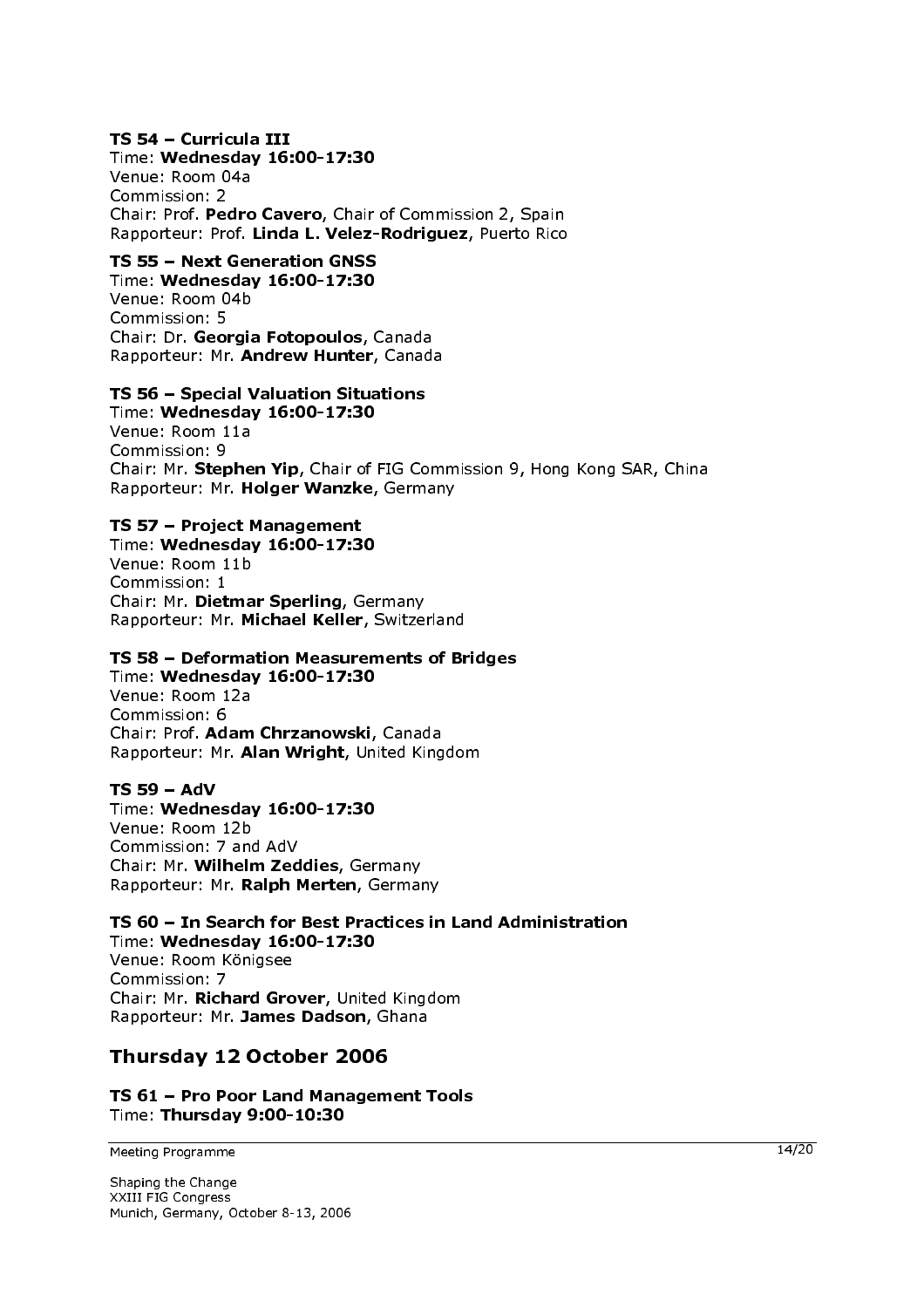Venue: Room 05 Commission: 7 and 8 Chair: Prof. Theo Kötter, Germany Rapporteur: Mr. Franck Friesecke, Germany

#### TS 62 – SIM – Policy and Strategy

Time: Thursday 9:00-10:30 Venue: Room 02 Commission: 3 Chair: Mr. Robin McLaren, United Kingdom Rapporteur: Mr. Daniel Roberge, Canada

## TS 63 – Geodetic Infrastructure & Theory

Time: Thursday 9:00-10:30 Venue: Room 03 Commission: 5 Chair: Prof. Rudolf Staiger, Chair Elect of Commission 5, Germany Rapporteur: Mr. Rob Sarib, Australia

## TS 64 – Mobile Mapping and Location Based Services

Time: Thursday 9:00-10:30 Venue: Room 04a Commission: 5 Chair: Dr. Naser El-Sheimy, Canada Rapporteur: Dr. Georgia Fotopoulos, Canada

# TS 65 – Environment, Culture and Spatial Information

Time: Thursday 9:00-10:30 Venue: Room 04b Commission: 3 and 8 Chair: Mr. Rainer Müller-Jökel, Germany Rapporteur: Drs. Oscar Custers, The Netherlands

## TS 66 – Commercial Property Valuation

Time: Thursday 9:00-10:30 Venue: Room 11a Commission: 9 Chair: Prof. Kauko Viitanen, Chair Elect of FIG Commission 9, Finland Rapporteur: Mr. Steven Nystrom, USA

#### TS 67 – Technical Cooperation based on German Experiences

Time: Thursday 9:00-10:30 Venue: Room 11b Commission: Advisory Group for Surveying and Geoinformation BEV for Germany, ADV, private industry and DGK and FIG Commission 1 Chair: Mr. Volkmar Teetzman, Germany Rapporteur: Dr. Andreas Drees, Vice President of FIG, Germany

#### TS 68 – Deformation Measurements of Dams

Time: Thursday 9:00-10:30 Venue: Room 12a Commission: 6 Chair: Dr. Maria Tsakiri, Greece Rapporteur: Mr. Joel van Cranenbroeck, Switzerland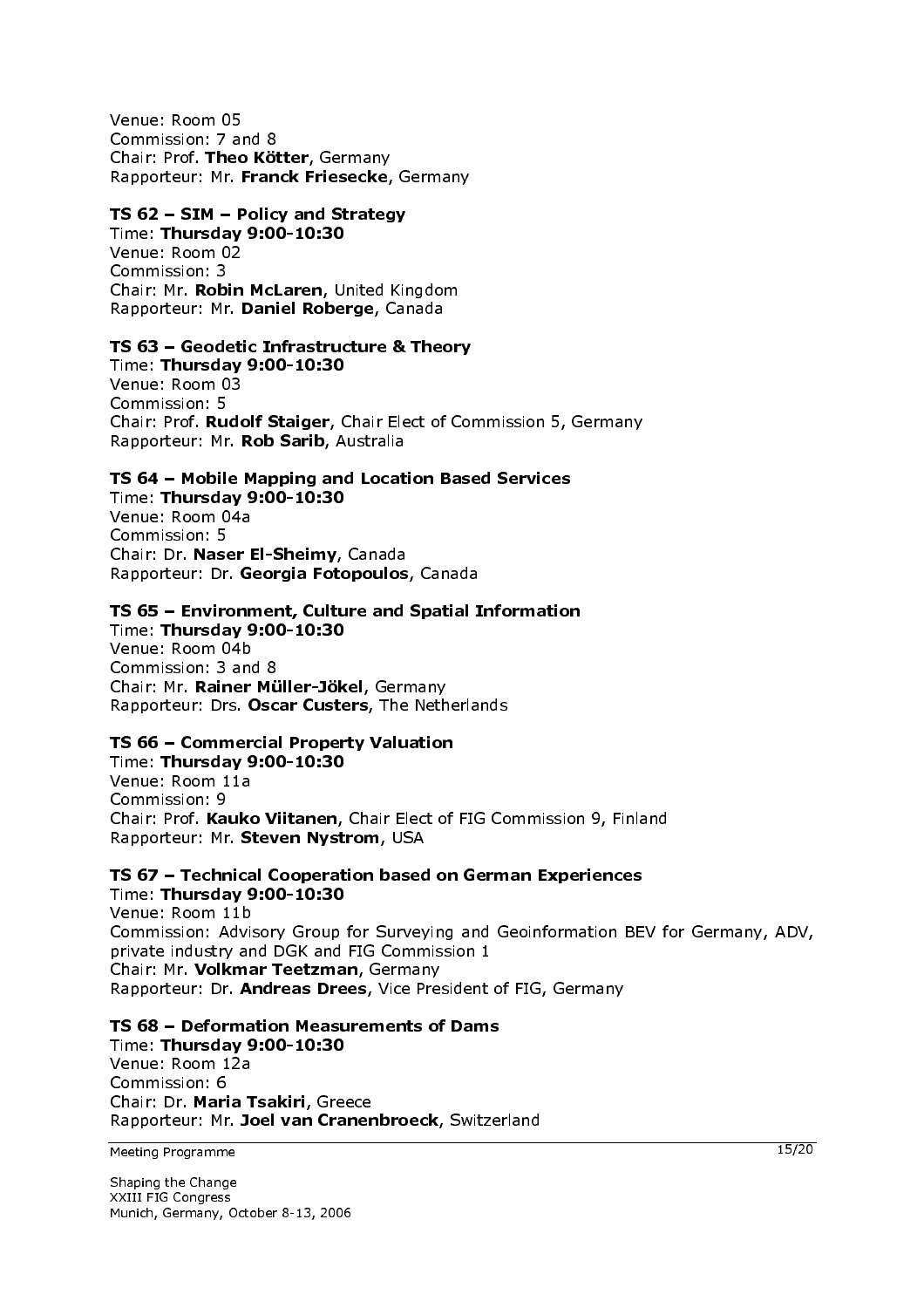# TS 69 – Land Administration Concepts

Time: Thursday 9:00-10:30 Venue: Room 12b Commission: 7 Chair: Mr. Tommy Österberg, Sweden Rapporteur: Mr. Tran Nhu Trung, Viet Nam

### TS 70 – Land Consolidation and Land Administration

Time: Thursday 9:00-10:30 Venue: Room Königsee Commission: 7 Chair: Mr. Christiaan Lemmen, The Netherlands

#### Federation des Géomètres Francophones (FGF) Time : Thursday 9 :00-11 :00

Venue : Meeting Room 4

Meeting of FGF

# Plenary Session 4 – Global Change

Time: Thursday 11:00-12:30 Venue: Room 14b Commission: FIG and Intergeo and IAG Chair: Univ. Prof. DDr. Gerhard Beutler, President of the International Association of Geodesy Rapporteur: Prof. Rudolf Staiger, Chair Elect of Commission 5, Germany

PLEN4.1 Univ. Prof. Dr. - Ing. DDr. E.h. Reiner Rummel, Permanent Secretary of the German Geodetic Commission: Assessment of Global Change by Geodetic Techniques (0929)

PLEN4.2 Hon.-Prof. Dr.-Ing. Hermann Drewes, President of IAG Commission 1 (Reference Frames), München, Germany: A Unique Reference Frame: Basis of the geodetic observing system for geodynamics and global change (0923)

PLEN4.3 Prof. Hans Haubold, United Nations Office for Outer Space Affairs (UN-OOSA), Vienna, Austria: The United Nations and GNSS: Global in Space and Time (0922)

#### Commission Meetings – Commission 9

Time: Thursday 11:00-12:30 Venue: Meeting Room 1 Commission: 9

Meetings of

- WG 9.2 Improving Slum Conditions through Innovative Financing
- TF 9.2 Organising Seminar in Valuation at WW in Hong Kong May 2007

#### Meeting Programme TS 71 – Global Land Tenure – Challenges and Innovations Time: Thursday 14:00-15:30 Venue: Room 05 Commission: 7 and FAO Chair: Dr. Paul Munro-Faure, FAO

Shaping the Change XXIII FIG Congress Munich, Germany, October 8-13, 2006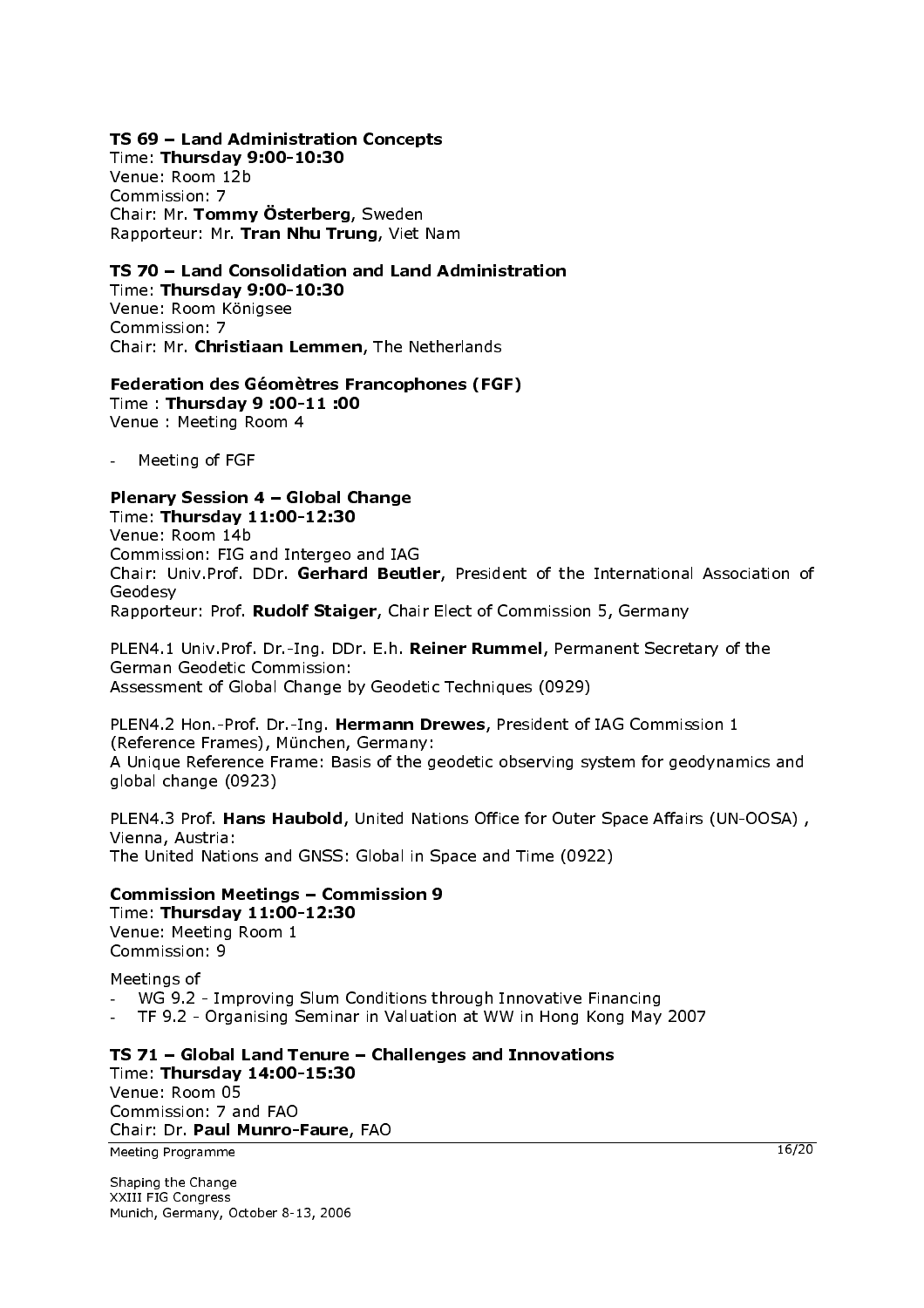Rapporteur: Prof. Paul van der Molen, Chair of Commission 7, The Netherlands

#### TS 72 – GIS Applications – Planning Issues

Time: Thursday 14:00-15:30 Venue: Room 02 Commission: 3 and 8 Chair: Mr. Gerhard Muggenhuber, Austria Rapporteur: Mr. Simon Adcock, Chair Elect of Commission 8, Australia

## TS 73 – Low Cost Technology

Time: Thursday 14:00-15:30 Venue: Room 03 Commission: 5 Chair: Mr. Dan Schnurr, United Kingdom Rapporteur: Dr. Arbind Tuladhar, The Netherlands

#### TS 74 – Capacity Building

Time: Thursday 14:00-15:30 Venue: Room 04a Commission: 2 Chair: Dr. Frances Plimmer, United Kingdom Rapporteur: Mr. Gert Steinkellner, Austria

#### TS 75 – Issues Arising in Land and Property Development

Time: Thursday 14:00-15:30 Venue: Room 04b Commission: 8, 7 and 9 Chair: Mr. Isaac Boateng, United Kingdom Rapporteur: Mr. Emmanuel Tembo, Botswana

#### TS 76 – Valuation Standards and Practices

Time: Thursday 14:00-15:30 Venue: Room 11a Commission: 9 Chair: Mr. Henning Elmstroem, Denmark

#### TS 77 – Internationalism and FIG

Time: Thursday 14:00-15:30 Venue: Room 11b Commission: 1 and 2 Chair: Mr. Volkmaar Teetzman, Germany Rapporteur: Mr. Yaacoub Saade, Lebanon

#### TS 78 – Survey Control and Monitoring of Buildings

Time: Thursday 14:00-15:30 Venue: Room 12a Commission: 6 Chair: Prof. Lothar Gründig, Germany Rapporteur: Dr. Xiaoli Ding, Hong Kong SAR, China

#### TS 79 – Cadastral Maps

Time: Thursday 14:00-15:30 Venue: Room 12b Commission: 7 and 5

Meeting Programme

Shaping the Change XXIII FIG Congress Munich, Germany, October 8-13, 2006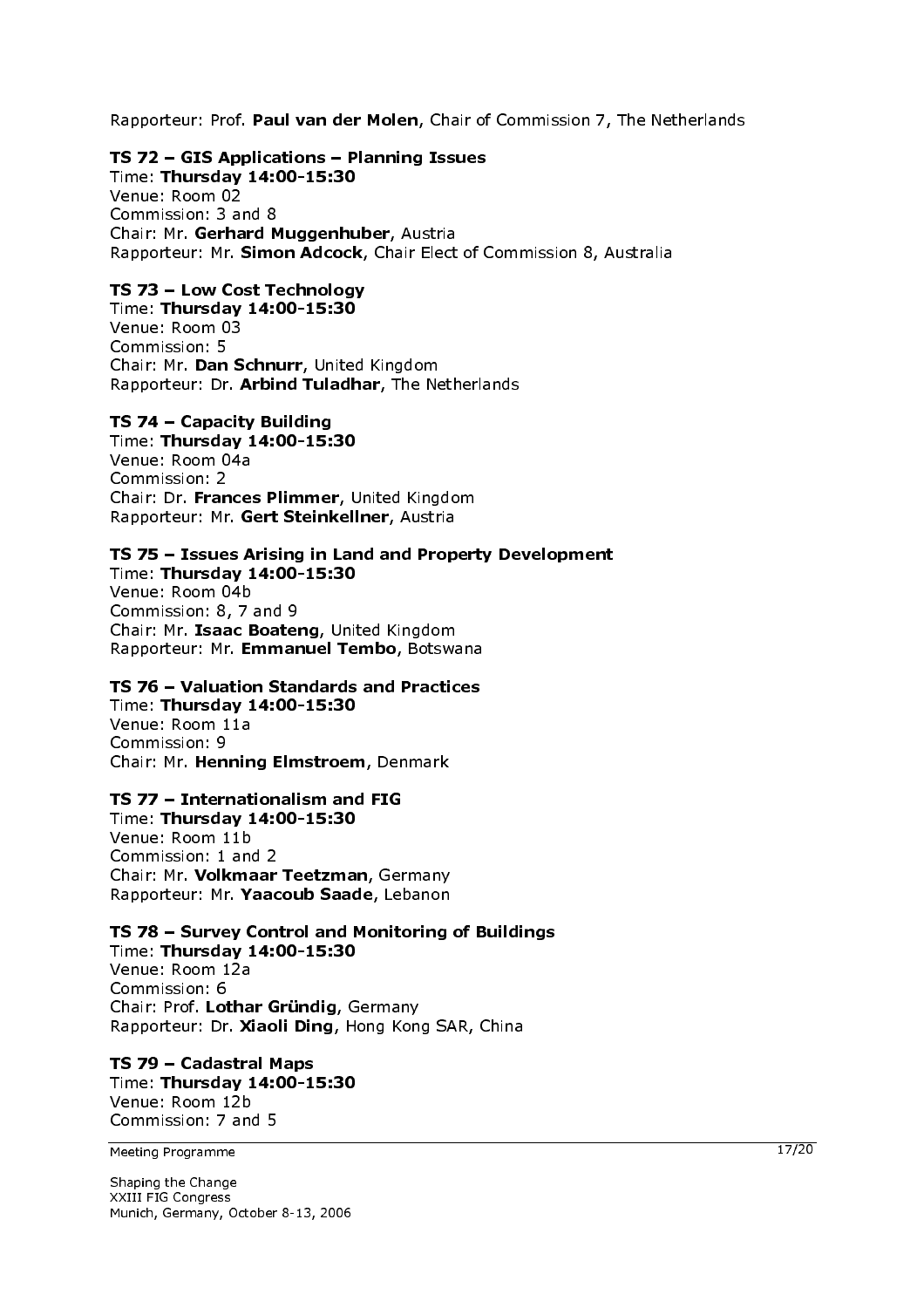Chair: Prof. Andrzej Hopfer, Poland Rapporteur: Mr. Lee Youngho, Republic of Korea

# TS 80 – Land Consolidation in Germany

Time: Thursday 14:00-15.30 Venue: Room Königsee Commission: 7 Chair: Mr. Tor Valstad, Norway Rapporteur: Prof. Wojciech Wilkowski, Poland

# TS 81 – Land Tenure Data in Policy Making

Time: Thursday 16:00-17:30 Venue: Room 05 Commission: 7 and FAO Chair: Dr. Mika Törhönen, FAO Rapporteur: Ms. Pauline van Elsland, The Netherlands

# TS 82 – e-Governance – Developments

Time: Thursday 16:00-17:30 Venue: Room 02 Commission: 3 Chair: Ms. Kari Strande, Norway Rapporteur: Mr. Peter Laarakker, The Netherlands

# TS 83 – Photogrammetry and Remote Sensing

Time: Thursday 16:00-17:30 Venue: Room 03 Commission: 5 Chair: Dr. Naser El-Sheimy, Canada Rapporteur: Mr. Dan Schnurr, United Kingdom

# TS 84 – e-Learning

Time: Thursday 16:00-17:30 Venue: Room 04a Commission: 2 Chair: Prof. Stig Enemark, Denmark Rapporteur: Dr. Jaeik Liou, Republic of Korea

#### TS 85 – Standards

Time: Thursday 16:00-17:30 Venue: Room 04b Commission: Standards Network Chair: Mr. Andrew Leyzack, Chair Elect of FIG Commission 4, Canada Rapporteur: Dr. Hans Knoop, Germany

# TS 86 – Valuation Methods

Time: Thursday 16:00-17:30 Venue: Room 11a Commission: 9 Chair: Mr. Stephen Yip, Chair of FIG Commission 9, Hong Kong SAR, China Rapporteur: Prof. Kari I. Leväinen, Finland

```
Meeting Programme
```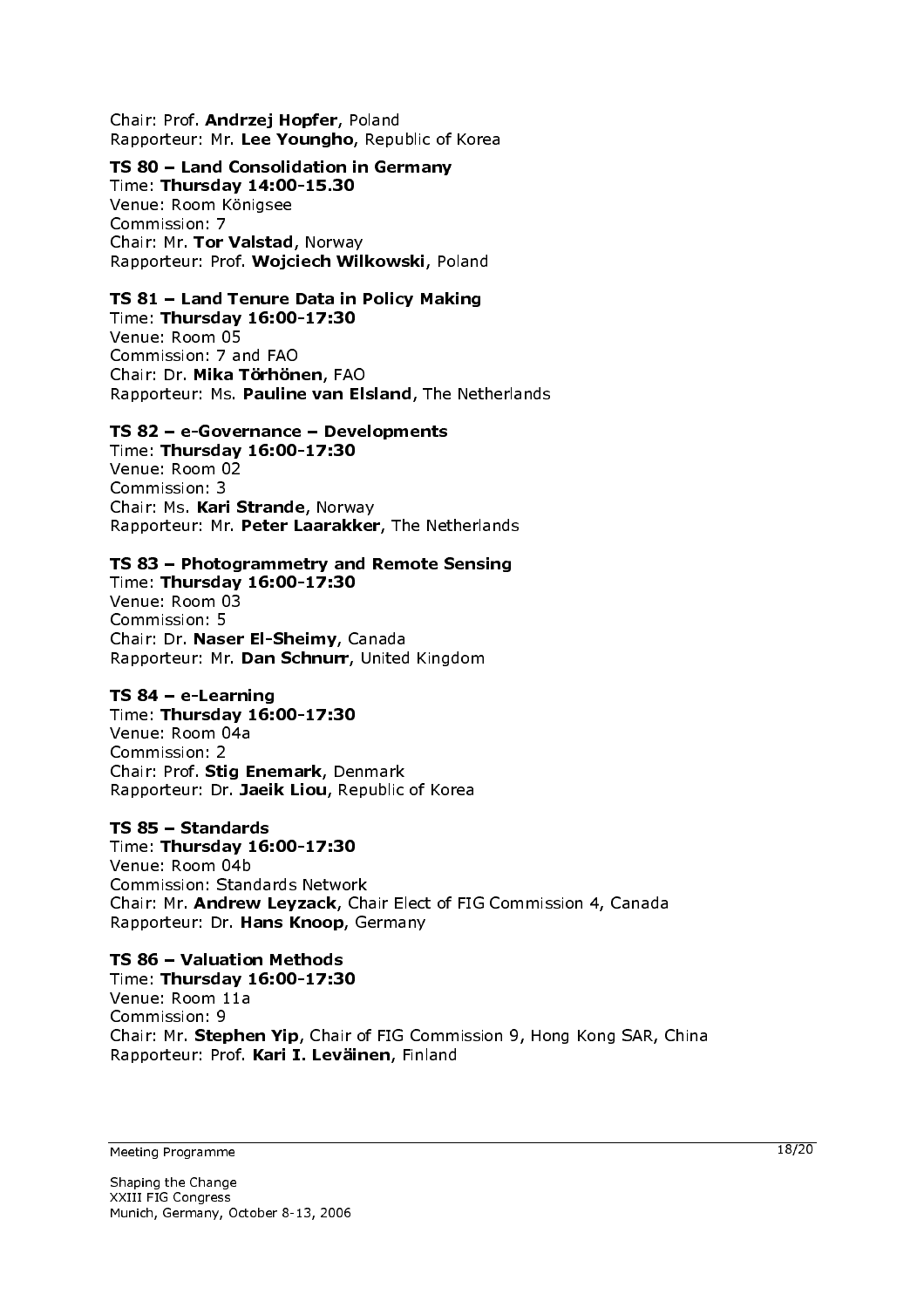# TS 87 – Under-represented Groups and Ethics

Time: Thursday 16:00-17:30 Venue: Room 11b Commission: 1 and 2 Chair: Mr. Ken Allred, Vice President of FIG, Canada Rapporteur: Ms. Gabriele Dasse, Germany

## TS 88 – Engineering Surveys for Industry and Research

Time: Thursday 16:00-17:30 Venue: Room 12a Commission: 6 Chair: Prof. Thomas Wunderlich, Germany Rapporteur: Prof. Aloiz Kopacik, Chair Elect of Commission 6, Slovak Republic

## TS 89 – Community Involvement and Land Administration

Time: Thursday 16:00-17:30 Venue: Room 12b Commission: 7 Chair: Prof. Francis Gäbele, Belgium Rapporteur: Mr. Marc Vanderschueren, Belgium

#### TS 90 – GIS and Land Administration

Time: Thursday 16:00-17:30 Venue: Room Königsee Commission: 7 and 3 Chair: Dr. Joseph Forrai, Israel

Farewell Banquet Time: Thursday 19:30 – Venue: Hofbräuhaus, Munich

Dress code: business suit

# Friday 13 October 2006

FIG President's Meeting Time: Friday, 13 October 9:00-11:00 Venue: Forum 8, Holiday Inn City-Center, Hochstrasse 3, Munich

For Presidents of FIG member associations, by invitation only

#### FIG General Assembly – Second Session Time: Friday, 13 October 11:30-13:00

Venue: Main Ballroom, Holiday Inn City-Center, Hochstrasse 3, Munich

- For FIG members
- Open for observers

#### Closing Ceremony Time: Friday, 13 October 13:30-14:30 Venue: Main Ballroom, Holiday Inn City-Center, Hochstrasse 3, Munich

For all participants